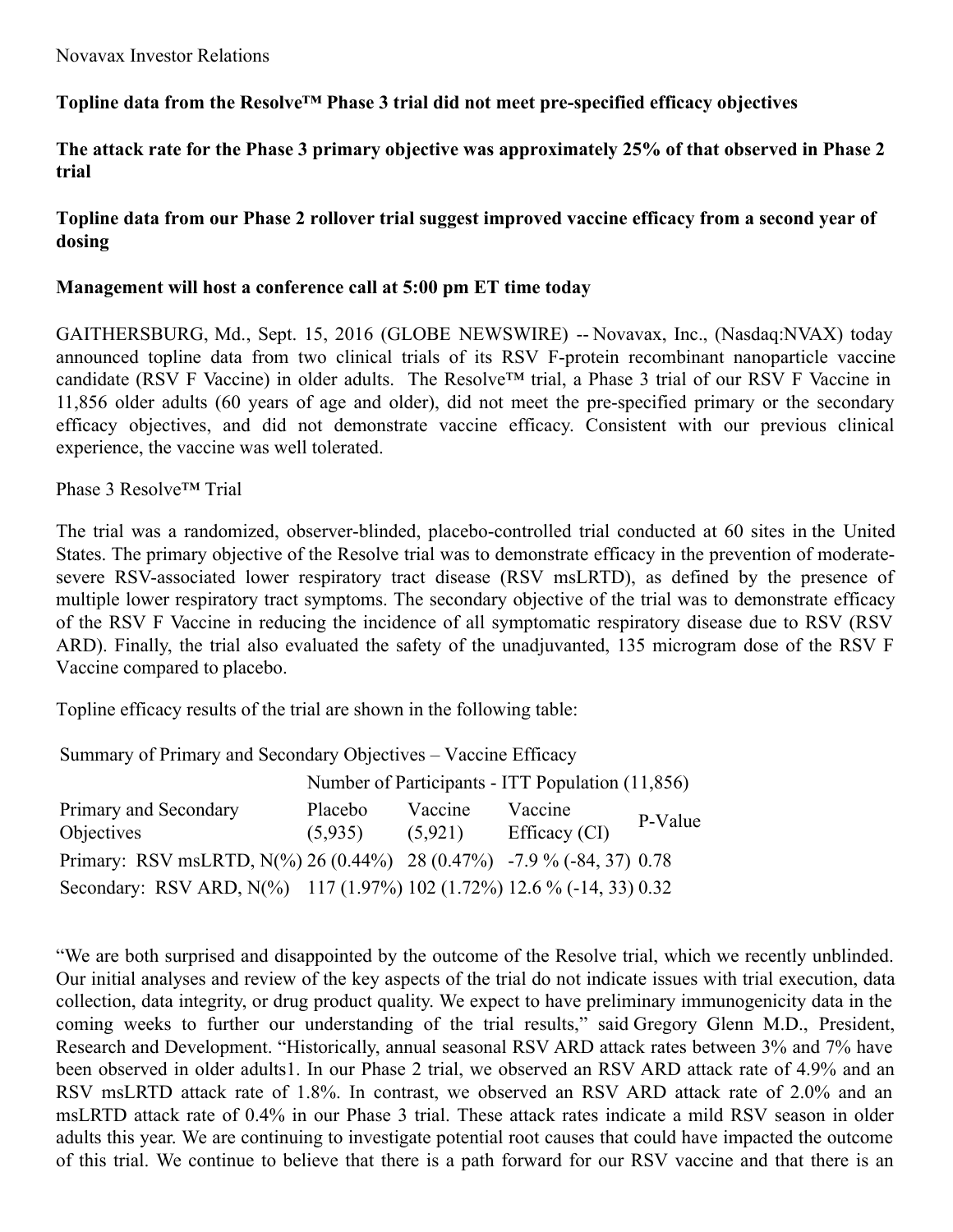important unmet need for an RSV vaccine in older adults."

Phase 2 Rollover Trial

Novavax also reported topline results from the Phase 2 rollover clinical trial of its RSV F Vaccine in older adults.

The trial was a randomized, observer-blinded, placebo-controlled rollover trial which enrolled 1,329 older adults from the prior Phase 2 trial, conducted at the same 10 sites in the United States. The primary objectives of the trial evaluated safety and serum anti-F IgG antibody concentrations in response to immunization with the RSV F Vaccine. The exploratory objectives of the trial evaluated the efficacy of a second annual dose of the RSV F Vaccine in the prevention of RSV ARD and RSV msLRTD. Participants previously randomized to receive 135 microgram RSV F Vaccine or placebo were re-enrolled and rerandomized in the current trial to receive either 135 microgram RSV F Vaccine or placebo. This resulted in analysis of four separate trial arms: a) participants receiving a placebo in both the first trial and second trial; b) participants receiving RSV F Vaccine in the first trial and placebo in the second trial (Vaccine-Placebo); c) participants receiving placebo in the first trial and RSV F Vaccine in the second trial (Placebo-Vaccine); and d) participants receiving RSV F Vaccine in both the first trial and second trial (Vaccine-Vaccine).

Topline results of the trial are shown in the following tables:

| Summary of Geometric Mean Titer for Anti-F by Visit – ITT Population |                                |             |                                                                                                                                                                   |                  |  |  |  |  |
|----------------------------------------------------------------------|--------------------------------|-------------|-------------------------------------------------------------------------------------------------------------------------------------------------------------------|------------------|--|--|--|--|
|                                                                      | Number of Participants (1,329) |             |                                                                                                                                                                   |                  |  |  |  |  |
|                                                                      | $(N = 333)$                    | $(N = 328)$ | Placebo (2014/15) Vaccine (2014/15) Placebo (2014/15) Vaccine (2014/15)<br>Placebo (2015/16) Placebo (2015/16) Vaccine (2015/16) Vaccine (2015/16)<br>$(N = 337)$ | $(N = 331)$      |  |  |  |  |
| Day 0 (baseline) $N$                                                 | 333                            | 327         | 336                                                                                                                                                               | 329              |  |  |  |  |
| <b>GMEU</b>                                                          | 1012.8                         | 2293.6      | 962.9                                                                                                                                                             | 2267.3           |  |  |  |  |
| 95% CI                                                               |                                |             | $(922.0, 1112.5)$ $(2091.8, 2514.9)$ $(869.0, 1067.0)$                                                                                                            | (2076.4, 2475.8) |  |  |  |  |
| Day $28$ N                                                           | 332                            | 325         | 333                                                                                                                                                               | 327              |  |  |  |  |
| <b>GMEU</b>                                                          | 1019.3                         | 2188.7      | 6071.2                                                                                                                                                            | 4489.3           |  |  |  |  |
| 95% CI                                                               | (928.6, 1119.0)                |             | $(2005.0, 2389.2)$ $(5526.9, 6669.0)$ $(4137.7, 4870.7)$                                                                                                          |                  |  |  |  |  |
| GMEU: geometric mean ELISA units                                     |                                |             |                                                                                                                                                                   |                  |  |  |  |  |

Gregory Glenn, M.D., said, "The rollover trial demonstrated immunogenicity in all active vaccine recipients. As shown in the table above, there was a 6-fold increase in anti-F IgG in the Placebo-Vaccine arm, consistent with the Phase 2 efficacy trial. There was higher anti-F IgG at baseline in the Vaccine-Vaccine arm compared to the Placebo-Vaccine arm. Further, the Vaccine-Vaccine arm showed a greater than 2-fold increase in anti-F IgG from the higher baseline. We observed similar low attack rates and absence of efficacy of a single immunization in this trial as was observed in Phase 3 Resolve trial, although we did observe that a second season immunization could provide efficacy. The event rate comparisons made to either placebo groups suggested that the second season immunization was protective, even in a year with a very low attack rate. Further understanding of these data may come forth with full evaluation of the immune responses."

Summary of Exploratory Efficacy Objective+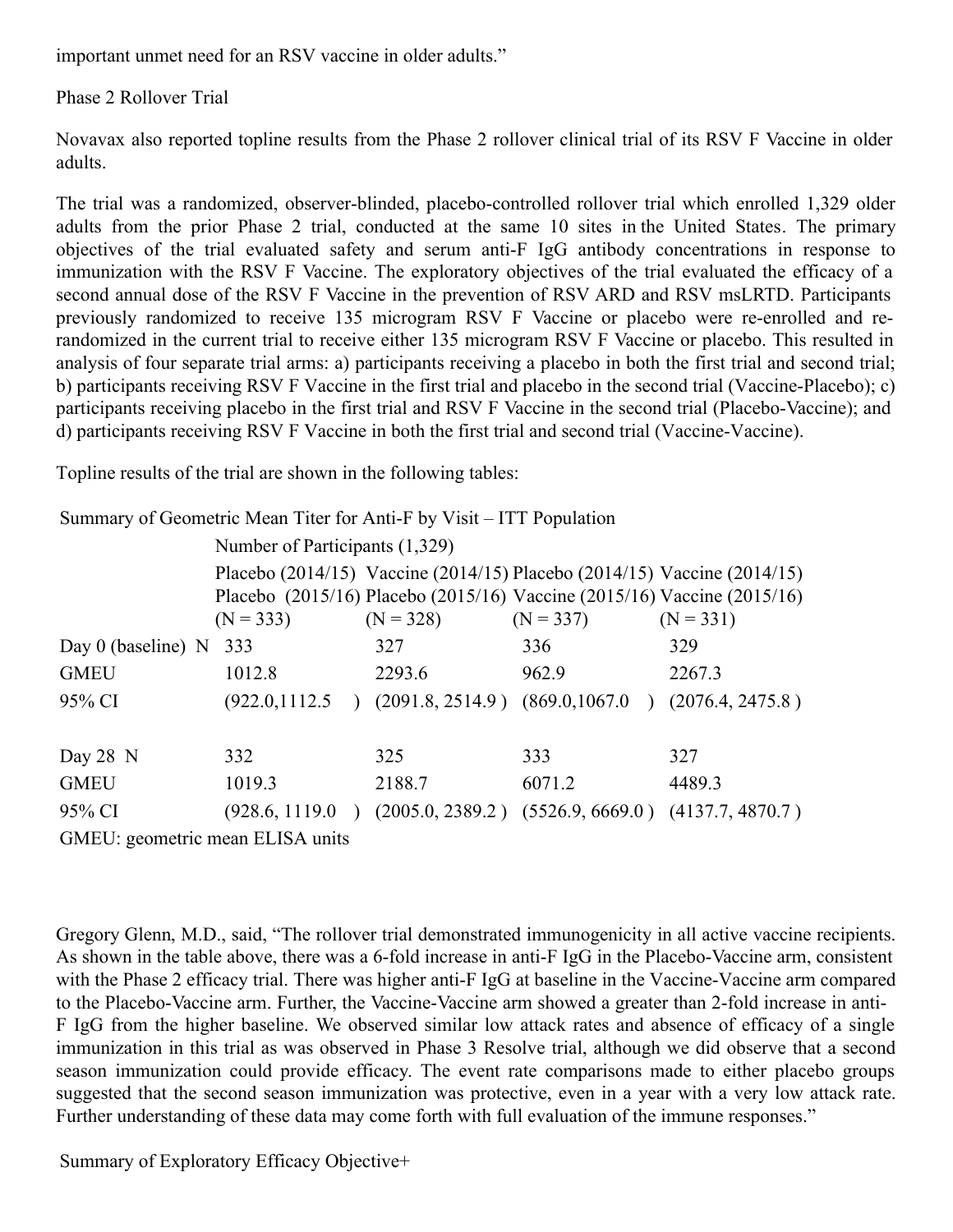|                          | Number of Participants (1,329)                                          |             |               |              |               |                                                                         |               |
|--------------------------|-------------------------------------------------------------------------|-------------|---------------|--------------|---------------|-------------------------------------------------------------------------|---------------|
|                          |                                                                         |             |               |              |               | Placebo (2014/15) Vaccine (2014/15) Placebo (2014/15) Vaccine (2014/15) |               |
|                          | Placebo (2015/16) Placebo (2015/16) Vaccine (2015/16) Vaccine (2015/16) |             |               |              |               |                                                                         |               |
|                          | $(N = 333)$                                                             | $(N = 328)$ |               | $(N = 337)$  |               | $(N = 331)$                                                             |               |
| $RSV$ ARD $(\% )$        | $8(2.4\%)$                                                              | $7(2.1\%)$  |               | 11 $(3.3\%)$ |               | $2(0.6\%)*$                                                             |               |
| RSV ARD Vaccine Efficacy |                                                                         | $\perp$     | $\frac{0}{0}$ | $-36$        | $\frac{0}{0}$ | 75                                                                      | $\frac{0}{0}$ |
| $msLRTD$ $(\%)$          | $1(0.3\%)$                                                              | $2(0.6\%)$  |               | $2(0.6\%)$   |               | $\theta$                                                                |               |
|                          |                                                                         |             |               |              |               |                                                                         |               |

\*p-value = 0.079; msLRTD was not calculated due to low N value

+all data in table is not significant (p-value  $> 0.05$ ); preliminary N

"While the results from the Resolve trial are unexpected, we continue to believe in our technology and product candidates based on the totality of the data from our RSV F Vaccine franchise," said Stanley C. Erck, President and CEO. "We expect to gain a better understanding of the data from both the Phase 2 rollover and Phase 3 trials as we further analyze and review them internally, as well as with our investigators and potential partners. We intend to provide a more in-depth update at our investor and analyst meeting on October 11, 2016."

#### Conference call

Novavax management will host a conference call at 5:00 p.m. ET. The dial-in number for the conference call is 877-212-6076 (U.S. or Canada) or 707-287-9331 (International), passcode 80163880. A webcast of the conference call can also be accessed via a link on the home page of the Novavax website (novavax.com) or through the "Investor Info"/"Events" tab on the Novavax website. Presentation slides will be available via the webcast link.

A replay of the conference call will be available starting at 7:30 p.m. on September 15, 2016 until midnight September 20, 2016. To access the replay by telephone, dial 855-859-2056 (Domestic) or 404-537- 3406 (International) and use passcode 80163880. The replay will also be available as a webcast and can be found on the "Investor Info"/"Events" on the Novavax website.

#### About RSV

Respiratory syncytial virus, commonly referred to as RSV, is a respiratory infectious disease that causes serious infection of the respiratory tract, similar to influenza. For some, RSV may progress in severity, and lead to hospitalization or even death. The spread of RSV occurs annually, with an incidence rate of 2.5 million infections per year in the United States, RSV is increasingly being recognized as a significant cause of morbidity and mortality in the population of 64 million older adults.1,2 Each year, RSV is responsible for approximately 207,000 hospitalizations and 16,000 deaths among adults older than 65.3 Annually, there are approximately 900,000 medical interventions directly caused by RSV disease.4,5 Currently, there is no approved RSV vaccine available.

## About Novavax

Novavax, Inc. (Nasdaq:NVAX) is a clinical-stage vaccine company committed to delivering novel products to prevent a broad range of infectious diseases. Its recombinant nanoparticles and Matrix-M™ adjuvant technology are the foundation for ground-breaking innovation that improves global health through safe and effective vaccines. Additional information about Novavax is available on the company's website, [novavax.com](https://www.globenewswire.com/Tracker?data=L6iokwJJp27HZFv9g5WE-_yH_CtPDXNDENp-NAEeWsS7FdNc0xnslT4_l3uQmD3YnI9f9lH6Q2n99DUcuSvmOw==).